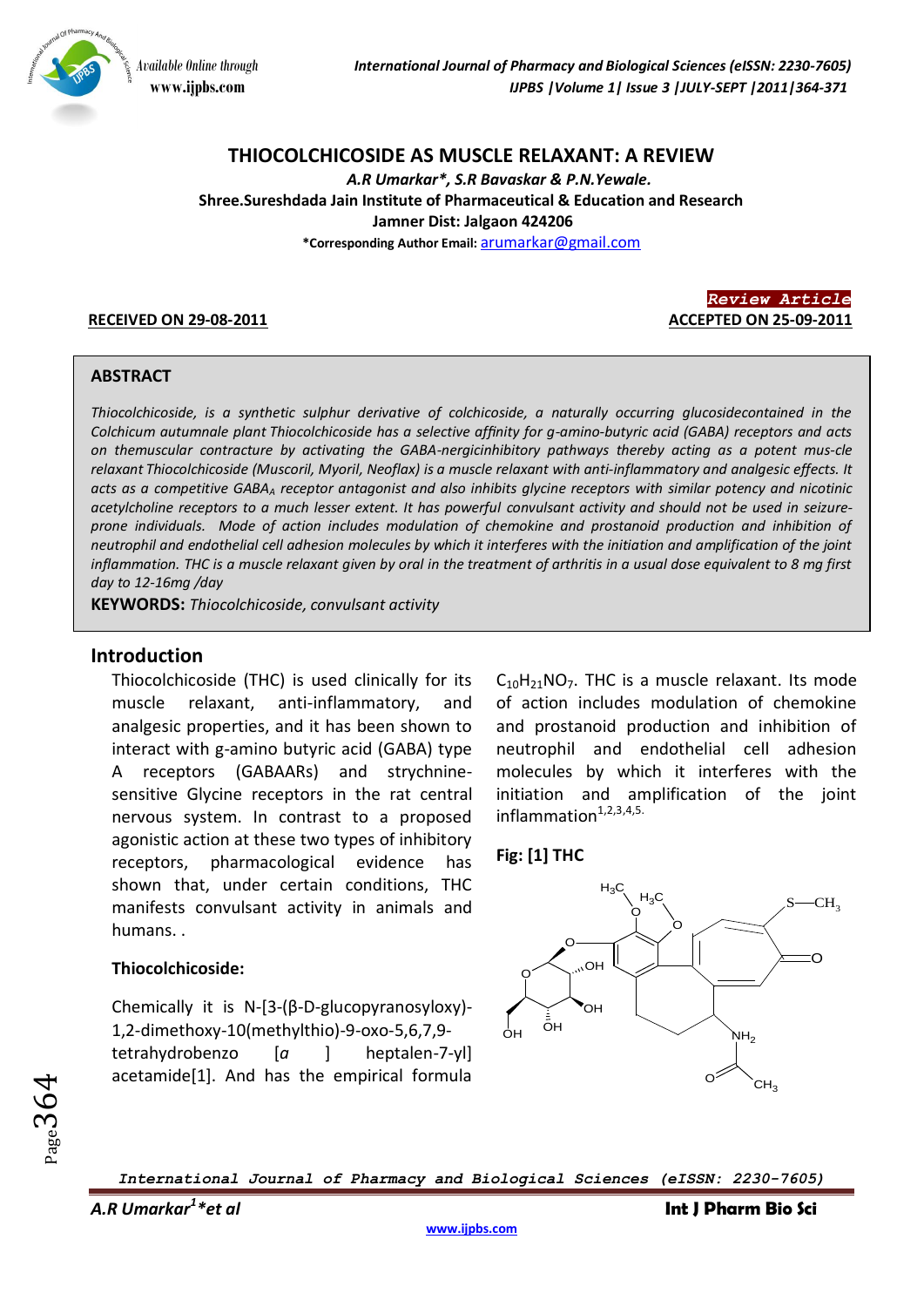

Muscoril (Thiocolchicoside), a muscle relaxant agent with anti-inflammatory and analgesic actions, also is used topically for the treatment of muscular spasms and for rheumatologic, orthopedic, and traumatologic disorders. In this study, thiocolchicoside was formulated to use as foam to avoid contact with the afflicted area during the spreading phase. To enhance drug penetration, various enhancers were added to the base formulation.<sup>6,7,8.</sup>

# **SYNONYMS: 9,10**

Thiocolchicoside Tiocolchicosido Thiocolchicosidum Tiocolchicoside 10-Thiocolchicoside Prestwick\_875 Tiocolchicoside [DCIT] Colchicoside, 10-thio-Prestwick0\_000539 Prestwick1\_000539 Prestwick2\_000539 **Coltramyl** Musco-ril Tiocolchicoside Tiocolchicosido Thiocolchicosidum 10-Thiocolchicoside Prestwick\_875 Tiocolchicoside [DCIT] Colchicoside, 10-thio-Prestwick0\_000539 Prestwick1\_000539 Prestwick2\_000539 Thiocolchicosidum Tiocolchicosido Thiocolchicoside [INN:DCF] BSPBio\_000557 MLS002153865 Thiocolchicine 2-glucoside analog SPBio\_002478 BPBio1\_000613 C27H33NO10S EINECS 210-017-7 Colchicoside, 10-thio- (8CI) AIDS131782 HMS1569L19 NSC 147755 AIDS-131782 CID72067 BRN 0072205 NSC624673 LS-9650 SMR001233221 R. 271 4-17-00-03428 (Beilstein Handbook Reference) 2-10-Di(demethoxy)-2-glucosyloxy-10 methylthiocolchicine BRD-A11605036-001-03-2 602-41-5 Acetamide, N-(3-(beta-D-glucopyranosyloxy)- 5,6,7,9-tetrahydro-1,2-dimethoxy-10- (methylthio)-9-oxobenzo(a)heptalen-7-yl)-, (S)- N-(3-(Hexopyranosyloxy)-1,2-dimethoxy-10- (methylthio)-9-oxo-5,6,7,9 tetrahydrobenzo[a]heptalen-7-yl)acetamide **HISTORY:8,9,11,12.** Thiocolchicoside is originated from Flower Seeds of **Gloriosia superb**.

# **Colchicaceae**.

*Gloriosa superba* is the national flower of Zimbabwe (where it is a protected plant). It is also the state flower of Tamil Nadu state in India, and was the national flower of Tamil Eelam and as such was displayed during Maaveerar Day.

Thiocolchicoside is a natural derivated product from colchicine & a semi-synthetic derivative of colchicoside.

*International Journal of Pharmacy and Biological Sciences (eISSN: 2230-7605)*

*\* et al* **Int J Pharm Bio Sci**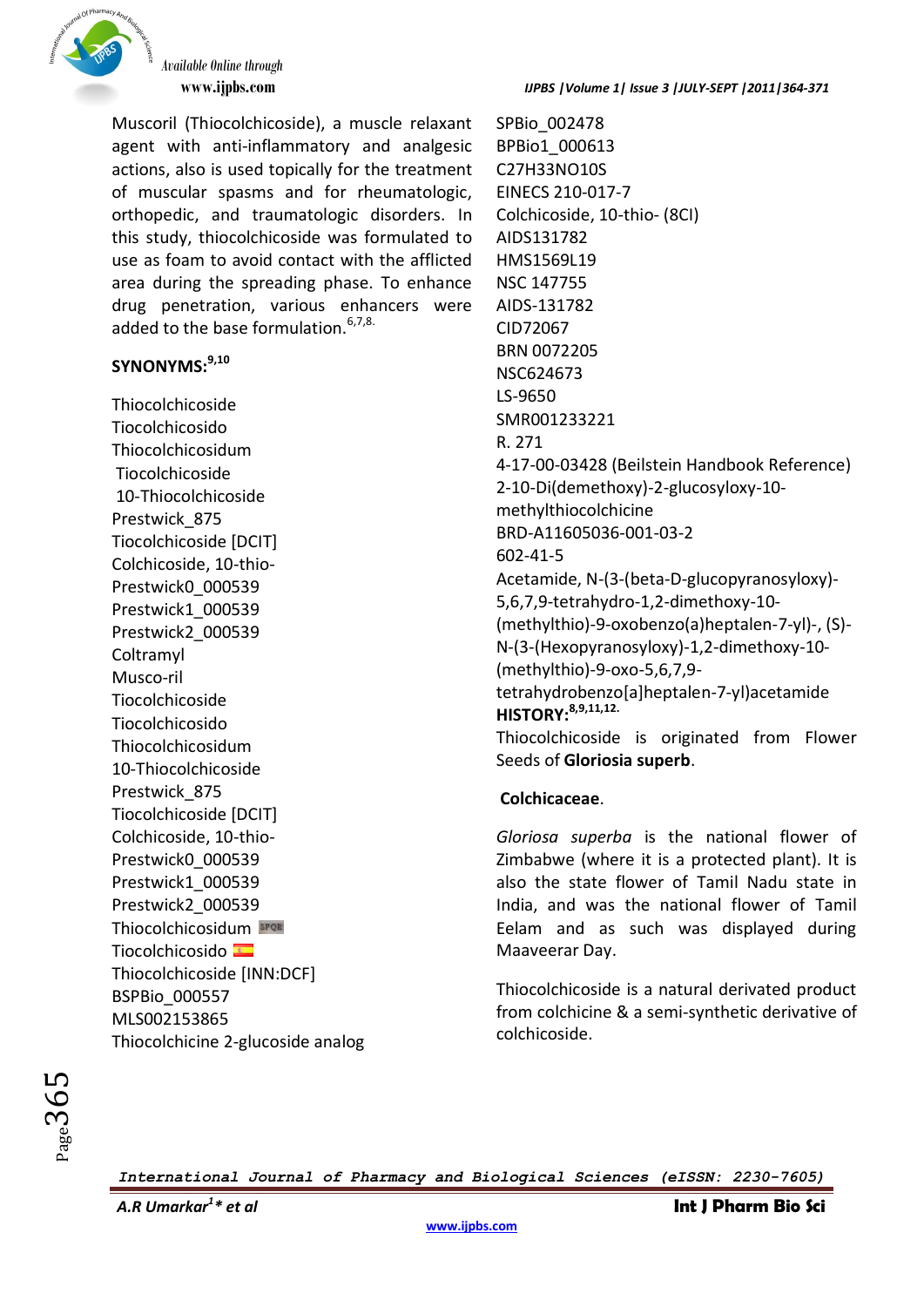

Acid-insoluble ash : not more

# **THIOCOLCHICOSIDE**



### **Description:**

Thiocolchicoside is a semi-synthetic sulfur derivative of colchicoside, a naturally occurring glucoside present in the plant *Gloriosa superb* flower seeds in the process of producing Colchicine. It is a pale yellow powder. $^{13,14,15.}$ than 1 Percent Alcohol-soluble extractive : not less than 2.5 Percent Loss on drying  $\cdot$  : not less than 60 Percent

# **Macroscopic characters: 3,5,16.**

| Nature                           | : Crystalline powder                                                                     | Volatile Oil<br>: not less than<br>0.1 Percent.                                                                                                                                                 |
|----------------------------------|------------------------------------------------------------------------------------------|-------------------------------------------------------------------------------------------------------------------------------------------------------------------------------------------------|
| Colour<br>Yellow.                | : Pale yellow to                                                                         | <b>Pharmacological Study:</b>                                                                                                                                                                   |
| Odour<br>smell.                  | : Characteristic                                                                         | Thiocolchicoside binds<br>GABA-A<br>to<br>and<br>strychnine<br>sensitive<br>glycine<br>receptors.<br>Thiocolchicoside acting as a GABA-A receptor                                               |
| Taste                            | : Unpleasant taste.                                                                      | antagonist, its myorelaxant effects could be<br>exerted at the supra-spinal level, via complex                                                                                                  |
| Shape<br>extensive               | : Like that of colchicine with<br>hydrogen<br>bonding determining the crystal structure. | regulatory mechanisms, although a glycinergic<br>mechanism of action cannot be excluded. The<br>characteristics<br>of<br>the<br>interaction<br>0f<br>Thiocolchicoside with GABA-A receptors are |
| Identity:                        |                                                                                          | qualitatively and quantitatively shared by its                                                                                                                                                  |
| Purity                           | : >95%                                                                                   | circulating<br>metabolite,<br>main<br>the<br>glucuronidated Derivative. Thiocolchicoside is                                                                                                     |
| Strength                         | : 4mg & 8mg                                                                              | rapidly absorbed after oral administration, and<br>metabolized into 3 main metabolites. The two                                                                                                 |
| Foreign matter<br>than 2 Percent | not<br>more                                                                              | circulating<br>forms<br>main<br>the<br>were<br>Thiocolchicoside<br>aglycon<br>the<br>and<br>glucuronidated derivative of Thiocolchicoside,                                                      |
| Total ash<br>than 4 Percent      | not<br>more                                                                              | which is active. Thiocolchicoside is well                                                                                                                                                       |

*International Journal of Pharmacy and Biological Sciences (eISSN: 2230-7605)*

 $_{Page}366$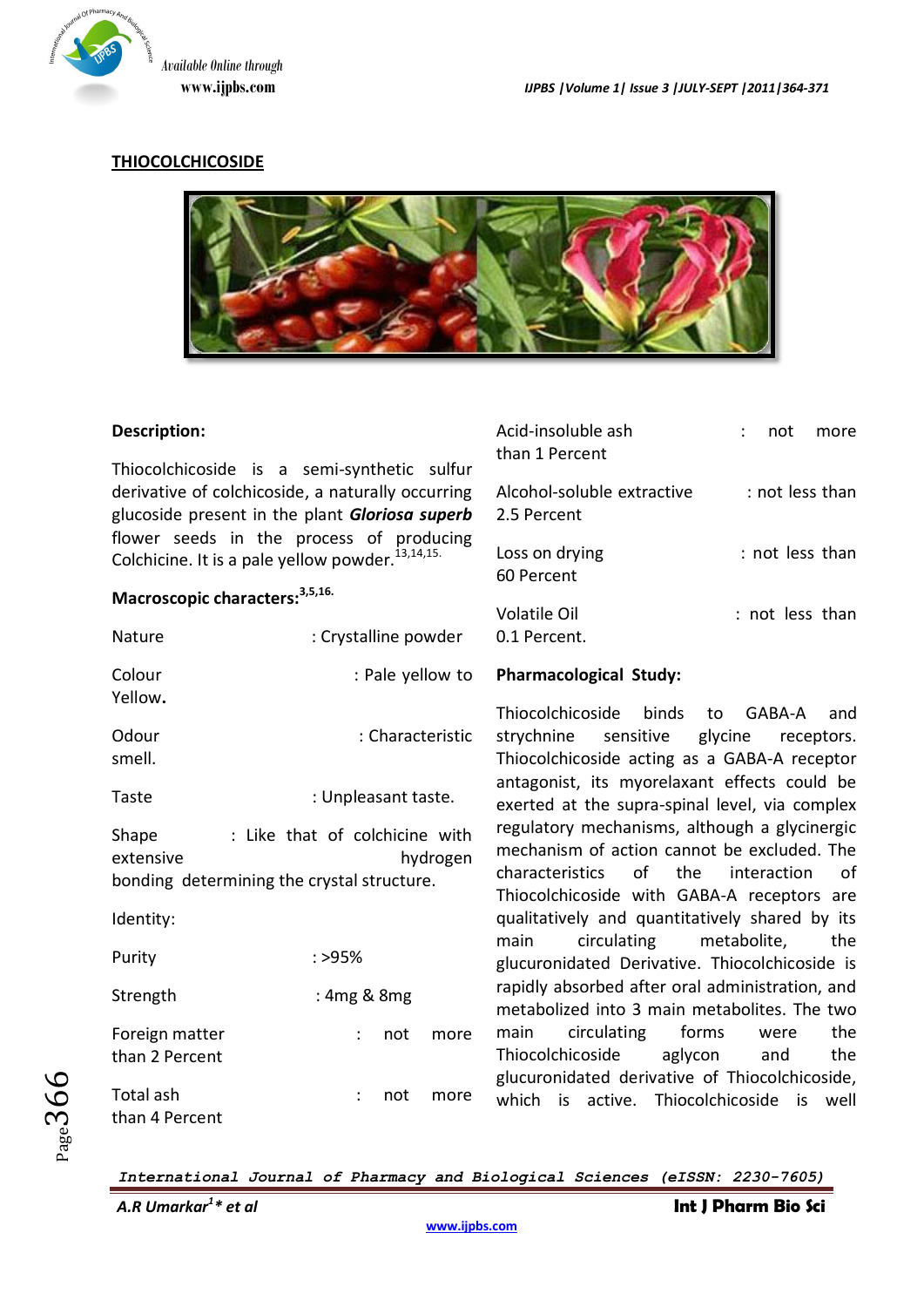

tolerated oral administration for periods of up to 6 months. $8,13,19$ .

**Synthesis Of Thiocolchicoside:**20. (A) In a flask at room temperature under inert atmosphere, 3-demethylthiocolchicine (201 mg, 0.5 mmol) and 2,3,4,6-tetra-O-acetyl-α, D-glycopyranosyl fluoride (263 mg, 0.75 mmol) are suspended in anhydrous  $CH_3$  CN (10 ml). The reaction mixture is added with 1,1,3,3 tetramethylguanidine (188 μl, 1,5 mmol). Following the addition of the base, the reagents are dissolved and the solution is colored in red. Ether BF3 (502 pl, 8 mmol) is added and the mixture becomes lighter in color.The reaction is continued with magnetic stirring and checked by TLC using a MeOH--CH<sub>2</sub>  $Cl<sub>2</sub> 1:9$  system. After 20 minutes the starting product is completely transformed. A KHCO<sub>3</sub> saturated solution is added and the phases are partitioned; the aqueous phase is extracted with AcOEt (3×10 ml). The combined organic phases are washed with a  $KHSO<sub>4</sub>$  saturated solution and a NaCl saturated solution. The mixture is dried over MgSO4, filtered and the solvent is evaporated off, to obtain a solid crude product (562 mg) which is dissolved in ethanol (4 ml). 1N NAOH (2 ml) is added, with magnetic stirring. The progress of the reaction is checked by TLC: (MeOH--CH<sub>2</sub> Cl<sub>2</sub> /1:9). The reaction is complete within 3 hours. Thiocolchicoside (272 mg, 0.48 mmol) crystallizes directly from the reaction medium (97% yield).

**(B)** Exogenously supplied 3 demethylthiocolchicine was converted into 3- *O*-glucosyl thiocolchicine (thiocolchicoside) by a cell suspension culture of *Centella asiatica*. Around 30% of 3-demethylthiocolchicine (136 μM) was glucosylated after an 11-day incubation period. *In vitro* glucosylation by cellfree extracts demonstrated that theenzymatic reaction required specifically uridine diphosphate-D -glucose (UDPG1c)as a high energy glucose donor. Various endogenous

#### **www.ijpbs.com** *IJPBS |Volume 1| Issue 3 |JULY-SEPT |2011|364-371*

phenolic compounds were assayed for their effect on the glucosyltransferase reaction.<sup>19</sup>

# **(C)Synthesis of colchicoside and thiocolchicoside:<sup>22</sup>**

01g of 3-demethylcolchicine was dissolved in water and dioxane mixture and added to three neck round bottom flask in basic medium of TEA under nitrogen atmosphere. Subsequently 06g of a- acetobromoglucose was dissolved in dioxane and added to reaction mixture. This mass was kept agitated under the identical conditions over 24-48h. The temperature of the reaction was maintained at 0±5oC. Monitoring of the progress of the reaction was done by TLC using the mobile phase as mentioned earlier. Post reaction the mass was washed with sodium bicarbonate solutions and then with chloroform. The converted product was exchanged with methanolic chloroform. It was then dried with Na2SO4 and concentrated under reduced pressure in rotary evaporator. As a result the brownish syrupy mass was obtained. It was then dissolved in methanol and deprotected, using 1% sodium hydroxide solution as an exothermic reaction. Finally the product was recovered with 10% methanolic chloroform. Resulting mass was dried under reduced pressure and the off white colchicoside was thus recovered was 02g. On crystallization it yielded 1.5g of pure colchicoside of 99% assay. To assess its purity it was then taken as 01g, dissolved in 04g of water, and added to three necked round bottom flask at 20±30oC. 0.5g of NaSCH3 was added over the period of 15-20 minutes. Reaction was monitored with the mobile phase of CHCl3: AcOH: H2O (7:2:1). On completion of the reaction it was exchanged with 10% methanolic chloroform until the entire product was recovered. The solution was dried in rotary evaporator under reduced pressure to get syrupy brownish residue. It was then made to solubilise with methanol and kept in the freezer for crystallization overnight. Recovered

*International Journal of Pharmacy and Biological Sciences (eISSN: 2230-7605)*

 $_{Page}367$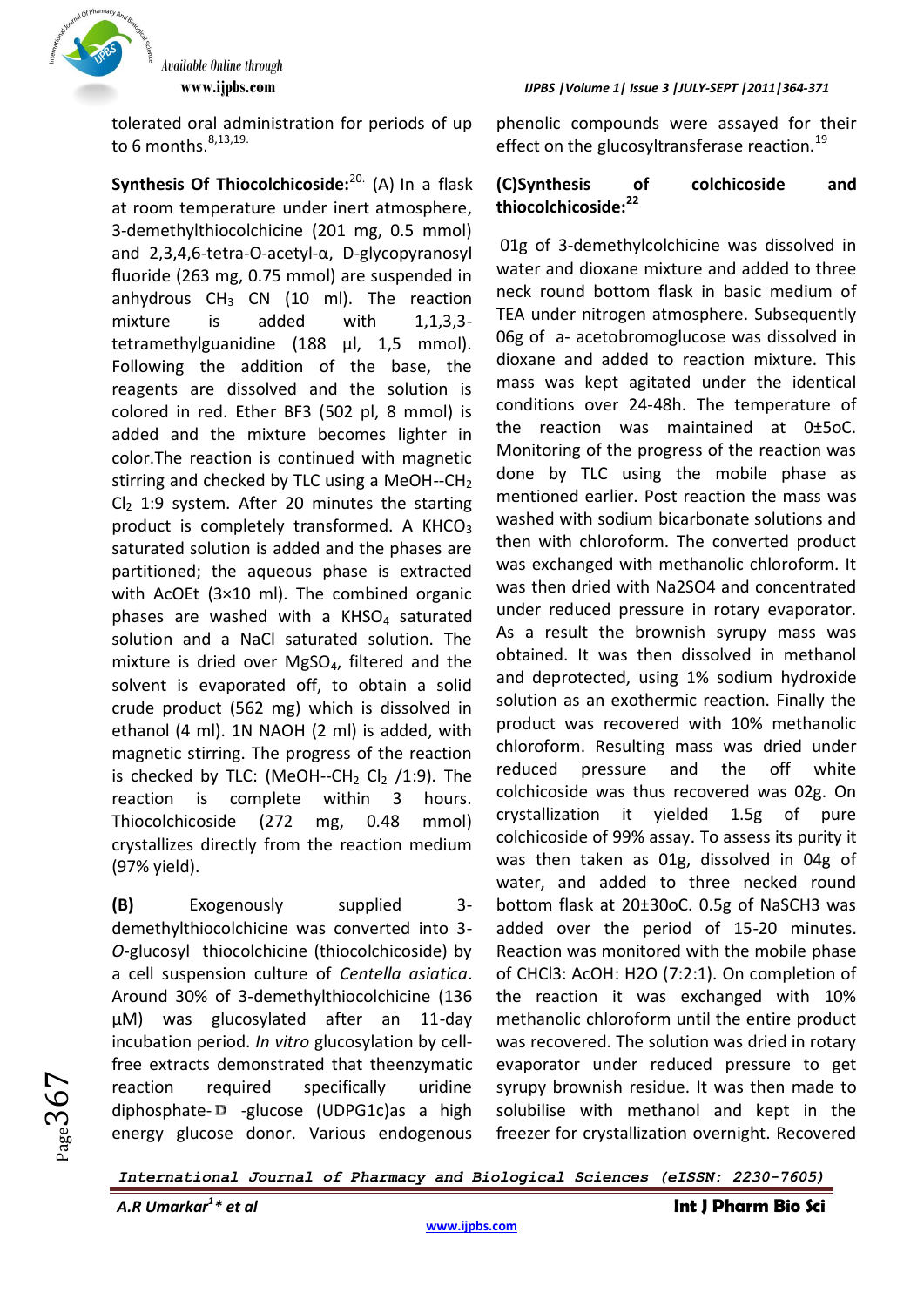

crystallized product was 1.5g of fast yellow color. Its specification was as per USP. Figure 1 and 2 may be referred as synthetic schemes.

**Analysis:** The drug was analyzed by the polarimeter for its SOR, purity by HPLC and confirmation of the structure by 300 MHz 1HNMR.

**Side Effect of Thiocolchicoside:** 23, 24, 25: Side effect of skeletal muscle relaxants may include: sedation, drowsiness, blurred or double vision, constipation or diarrhea, dizziness and drowsiness, nervousness and confusion, dry mouth, dyspepsia (chronic or recurrent pain in the upper abdomen, upper abdominal fullness, and feeling full earlier than expected when eating), fatigue, headache, heartburn, hiccups and nausea, insomnia, stomach cramps, trembling, vomiting, and weakness; and possible dependence following long-term use, Photosensitivity reactions.

# **Therapuetic Uses:7,26**

Thiocolchicoside is a muscle-relaxant(skeletal) agent used for the treatment of orthopedic, traumatic and rheumatologic disorders.Antiinflammatory & Analgesic properties.Used in combination with glafenine and meprobamate to tranquilize patients undergoing hysterosalpingography. In the treatment of painful muscle spasms. Muscle relaxant Thiocolchicoside acts both in contractures of central origin and in those of reflex type, rheumatic and traumatic. Spastic sequelae of hemiparesis, Parkinson's disease and latrogenic Parkinson symptoms, particularly the neurodyslectic syndrome. Acute and chronic lumbar and sciatic pain, cervico-brachial neuralgia, persistent torticollis, post-traumatic and post-operative pain.

# **MARKETED FORMULATIONS: 27**

# **Brand Names**

 $_{\rm{Page}}$ 368

# **www.ijpbs.com** *IJPBS |Volume 1| Issue 3 |JULY-SEPT |2011|364-371*

- Adalgur (Thiocolchicoside and  $\bullet$ Paracetamol) Teofarma, Spain
- Adeleks Mustafa Nevzat, Turkey
- Biocolchid  $\bullet$ Biogalenic, Venezuela
- Colthiozid Pharmy, France
- **Coltramyl**  $\bullet$ Aventis, Peru; Roussel, Vietnam; Sanofi-Aventis, France; Sanofi-Aventis, Malta; Sanofi-Aventis, Oman; Theraplix, Tunisia; Winthrop, Tunisia
- Coltrax Sanofi-Aventis, Brazil; Sanofi-Aventis, Venezuela
- Colval Valmor, Venezuela
- Decontril B&G, Italy
- Dynaxon Winthrop, Turkey
- Eusilen Cofasa, Venezuela
- Haliver Velka, Greece
- Lampral Biotech, Venezuela
- Miorel Daiichi Sankyo, France
- Miotens Dompé, Italy
- Muscoflex Bilim, Turkey; Epifarma, Italy

*International Journal of Pharmacy and Biological Sciences (eISSN: 2230-7605)*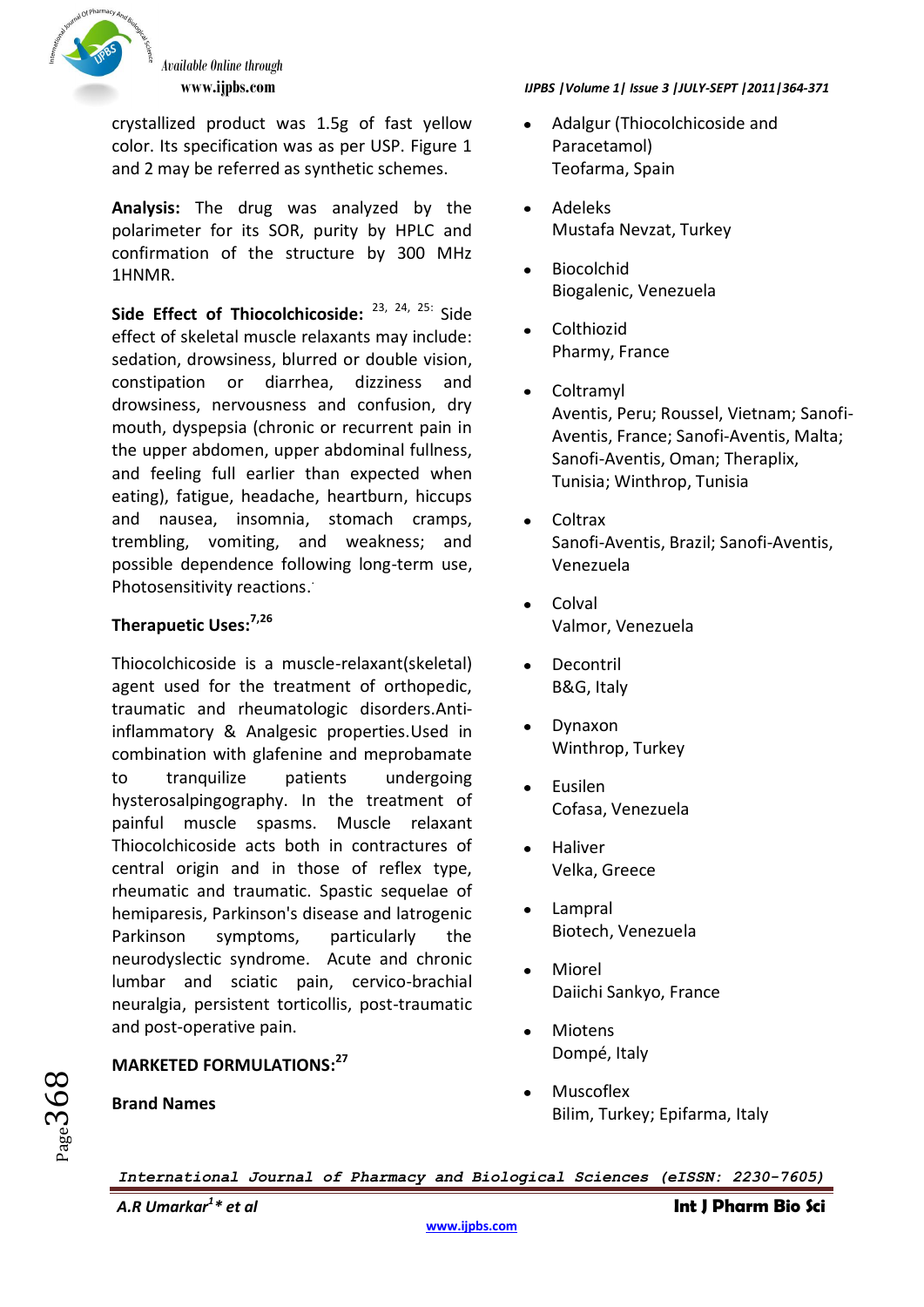

- Muscoril Trauma (Thiocolchicoside and Escin) Sanofi-Aventis, Italy
- Muscoril

BB Farma, Italy; Pharmazena, Italy; Programmi Sanitari, Italy; Sanofi Synthelabo-F, Italy; Sanofi-aventis, Czech Republic; Sanofi-aventis, Ecuador; Sanofi-aventis, Poland; Sanofiaventis, Turkey; Sanofi-Synthelabo, Greece

- Musco-Ril Sanofi-aventis, Greece
- Myolax ADWYA, Tunisia
- Myoplège Genévrier, France
- Myoril Sanofi-Aventis, India
- Neoflax Menarini, Costa Rica; Menarini, Dominican Republic; Menarini, Guatemala; Menarini, Honduras; Menarini, Nicaragua; Menarini, Panama; Menarini, El Salvador
- Neuroflax Aventis, Peru
- Recoside ARIS, Turkey
- Relaxil Opalia, Tunisia
- Relmus Sanofi-Aventis - Produtos farmacêuticos, S.A., Portugal
- Sciomir CT, Italy

# **www.ijpbs.com** *IJPBS |Volume 1| Issue 3 |JULY-SEPT |2011|364-371*

- **Strialisin** MDM, Italy
- TDP(Thiocolchicoside and Diclofenac) Aamorb, India
- Teraside  $\bullet$ Krugher, Italy
- Thiocolchicoside Almus Almus, France
- Thiocolchicoside Alter Alter, France

**Dosages Of Thiocolchicoside:** Oral :Adult: Initially,16mg daily. Intramuscular; Muscular spasms Adult: upto 8mg daily.<sup>29</sup>

# **Contraindications:** 24,29

It is contraindicated to pregnant women, lactating mother and also peoples about to undergo surgery and having ulcer to stomachs. Should not be used during pregnancy and lactation. Should not be given to children. Avoid in people who develop hypersensitivity to it (Skidmore-Roth, 2001).

# **REFERENCE:**

- 1. Tüzün F, Unalan H, Oner N, *et al.* (September 2003). "Multicenter, randomized, doubleblinded, placebo-controlled trial of thiocolchicoside in acute low back pain". *Joint, Bone, Spine : Revue Du Rhumatisme* **70** (5): 356–61. PMID 14563464. http://linkinghub.elsevier.com/retrieve/pii/S12 97319X03000757.
- 2. Ketenci A, Basat H, Esmaeilzadeh S (July 2009). "The efficacy of topical thiocolchicoside (Muscoril) in the treatment of acute cervical myofascial pain syndrome: a single-blind, randomized, prospective, phase IV clinical study". *Journal of the Turkish Society of Algology* **21** (3): 95–103. [PMID](http://en.wikipedia.org/wiki/PubMed_Identifier) [19780000.](http://www.ncbi.nlm.nih.gov/pubmed/19780000) http://www.journalagent.com/pubmed/linkout .asp?ISSN=1300-0012&PMID=19780000.

*International Journal of Pharmacy and Biological Sciences (eISSN: 2230-7605)*

 $_{Page}369$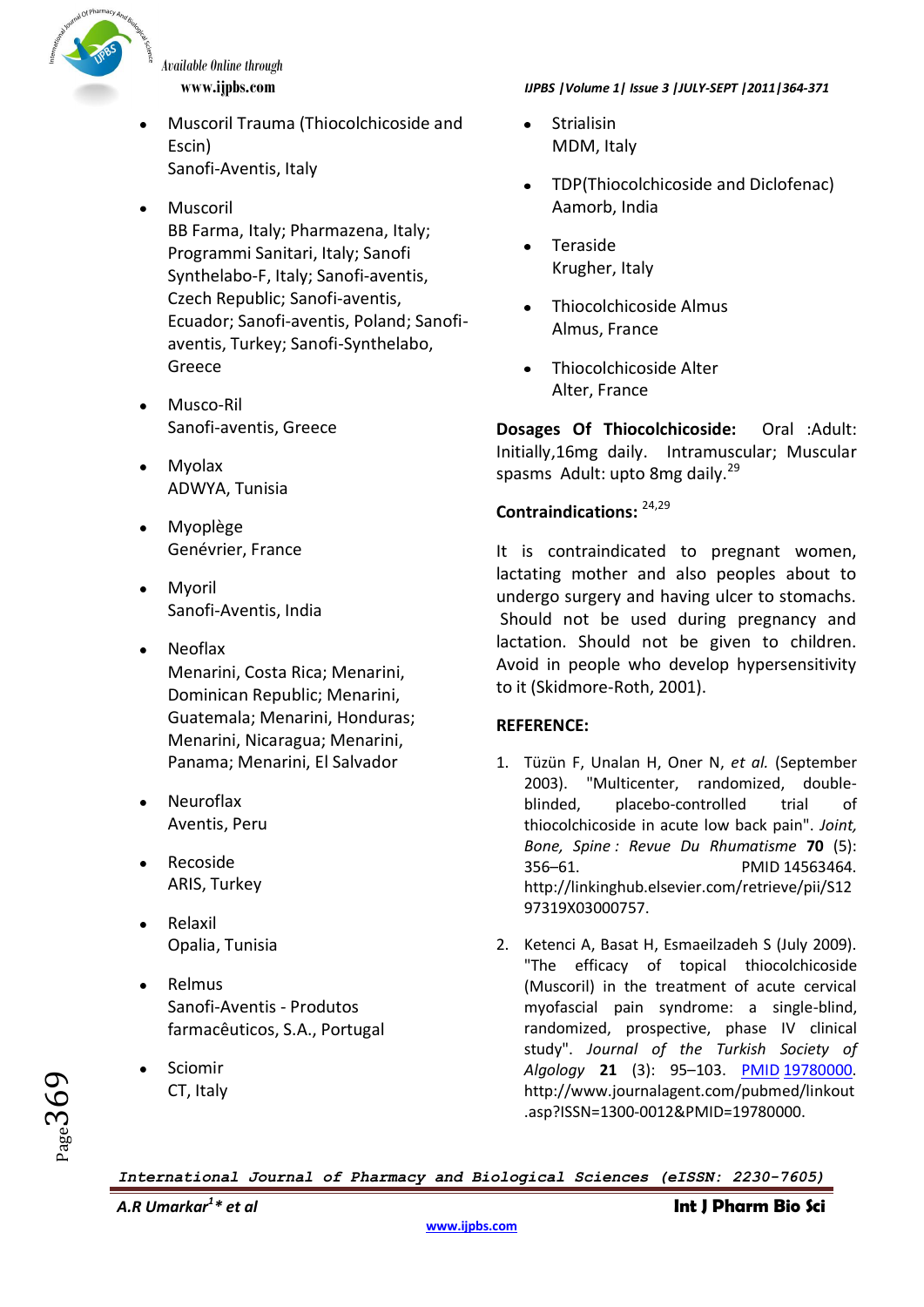

- 3. Soonawalla DF, Joshi N (May 2008). "Efficacy of thiocolchicoside in Indian patients suffering from low back pain associated with muscle spasm". *Journal of the Indian Medical Association* **106** (5): 331–5. PMID 18839644.
- 4. Ketenci A, Ozcan E, Karamursel S (July 2005). "Assessment of efficacy and psychomotor performances of thiocolchicoside and tizanidine in patients with acute low back pain". *International Journal of Clinical Practice* **59** (7): 764–70. Doi:10.1111/j.1742- 1241.2004.00454.x. PMID 15963201. 5
- 5. http://www3.interscience.wiley.com/resolve/o penurl?genre=article&sid=nlm:pubmed&issn=1 368- 5031&date=2005&volume=59&issue=7&spage =764.
- 6. IndianPharmacoepia,2010;VolumeIII;Governme nt of India,Ministry of Health & Family Welfare;The Indian Pharmacoepia Commission;Ghaziabad;2213.
- 7. Korolkovas Andrejus;2008;"Essentials of Medicinal Chemistry";Second edition; A Wiley-Interscience Publication; Wiley India Pvt. Ltd.; New Delhi; 236.
- 8. Maryadele J. O'Neil; Ann Smith; Patricia E. Heckelman; 2001; "The Merck Index"; Thirteenth edition; Merck & Co.,Inc.,Whitehouse Station,NJ.,USA;1662,1663.
- 9. http://www.euapoteket.com/pdf/Muscoril e.p df
- 10. http://www.eurobolic.com/index.php?main\_pa ge=index&cPath=13\_68
- 11. http://en.wikipedia.org/wiki/Thiocolchicoside
- 12. http://www.chembase.com/cbid\_72067.htm
- 13. http://www.chembase.com/cbid\_72067.htm 11)http://www.agriculturesource.com/pgloriosa-superba-seeds-and-rhizomes-gloriosaseeds-for-colchicine-and-thiocolchicoside-996990.html

### **www.ijpbs.com** *IJPBS |Volume 1| Issue 3 |JULY-SEPT |2011|364-371*

- 14. http://en.wikipedia.org/wiki/Gloriosa\_%28gen us%29
- 15. http://www.prescriptiondruginfo.com/Discuss/thiocolchicoside-182445.htm
- 16. http://www.pharmaeurope.com/?m=profiles& profile id=82
- 17. info@suryapharma.com
- 18. http://www.neuro.iastate.edu/Uploads/CartaEt Al\_Neuropharm\_06.pdf
- 19. http://www.google.co.in/search?q=description +of+thiocolchicoside&hl=en
- 20. http://www.enzolifesciences.com/ALX-350- 374/thiocolchicoside/
- 21. http://www.sciencedirect.com/science/article/ pii/S001429990601380X
- 22. http://www.patentstorm.us/patents/5777136/ description.html
- 23. http://www.phytoextractskp.com/images/Deta ils%20of%20thiocolchicoside.pdf
- 24. http://www.journalofnaturalproducts.com/Vol ume4/14\_Res\_paper-13.pdf
- 25. http://patientsville.com/medication/thiocolchic oside\_side\_effects.htm
- 26. http://www.drugsupdate.com/presentation/list ing
- 27. http://www.mims.com/Philippines/drug/info/t hiocolchicoside/thiocolchicoside?type=full&mt ype=generic
- 28. http://druginfo.nlm.nih.gov
- 29. http://www.drugs.com/international/thiocolchi coside.html
- 30. http://www.medlineindia.com/musculoskeletal /thiocolchicoside.htm
- 31. http://www.mims.com/USA/drug/info/thiocolc hicoside/

*International Journal of Pharmacy and Biological Sciences (eISSN: 2230-7605)*

 $Page370$